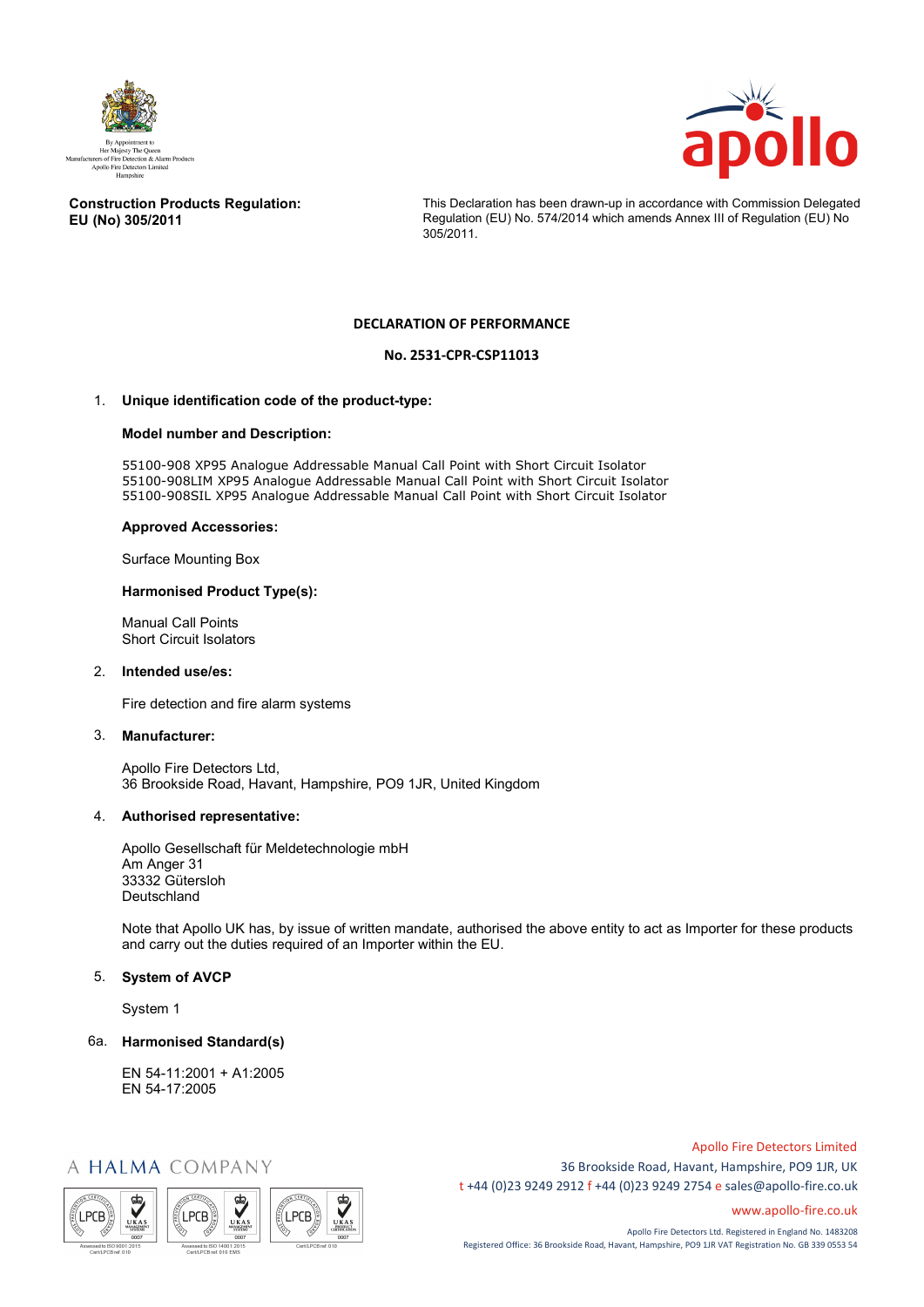# 6b. **Notified Body:**

DBI Certification A/S (Notified Body 2531)

# 7. **Declared performance**

| <b>Essential Characteristics</b>                                                                                       | <b>Standard</b><br>EN54-11:2001<br>$+ A1:2005$                 | Performance |  |
|------------------------------------------------------------------------------------------------------------------------|----------------------------------------------------------------|-------------|--|
| Nominal activation conditions/Sensitivity and<br>Performance under fire conditions                                     | 4.3.2, 4.4, 4.7.1, 4.7.4, 5.2,<br>5.3                          | Pass        |  |
| Operational reliability                                                                                                | 4.2, 4.3.1, 4.5, 4.6, 4.7.2,<br>4.7.3, 4.7.5,<br>4.8, 5.4, 5.5 | Pass        |  |
| Durability of operational reliability: temperature<br>resistance                                                       | $5.7, 5.8^*$ , $5.9$                                           | Pass        |  |
| Durability of operational reliability:<br>vibration resistance                                                         | 5.14 to 5.17                                                   | Pass        |  |
| Durability of operational reliability:<br>humidity resistance                                                          | $5.10, 5.11$ <sup>*</sup> , $5.12, 5.19$ <sup>*</sup>          | Pass        |  |
| Durability of operational reliability:<br>corrosion resistance                                                         | 5.11, 5.13                                                     | Pass        |  |
| Durability of operational reliability:<br>electrical resistance                                                        | 5.6, 5.18                                                      | Pass        |  |
| 5.8* Outdoor Devices only<br>5.11*, 5.19* Outdoor Devices only<br>5.18† Devices with active electronic components only |                                                                |             |  |

| <b>Essential Characteristics</b>                                                                                                           | <b>Standard</b><br>EN54-17:2005 | Performance |  |
|--------------------------------------------------------------------------------------------------------------------------------------------|---------------------------------|-------------|--|
| Performance under fire conditions                                                                                                          | 5.2 <sup>(1)</sup>              | Pass        |  |
| Operational reliability                                                                                                                    | 4                               | Pass        |  |
| Durability of operational reliability:<br>temperature resistance                                                                           | 5.4, 5.5                        | Pass        |  |
| Durability of operational reliability:<br>vibration resistance                                                                             | 5.9 to 5.12                     | Pass        |  |
| Durability of operational reliability:<br>humidity resistance                                                                              | 5.6, 5.7                        | Pass        |  |
| Durability of operational reliability:<br>corrosion resistance                                                                             | 5.8                             | Pass        |  |
| Durability of operational reliability:<br>electrical stability                                                                             | 5.3,5.13                        | Pass        |  |
| 1) This is assuming that the effect of the fire is to cause a short circuit in the transmission path that<br>is protected by these devices |                                 |             |  |